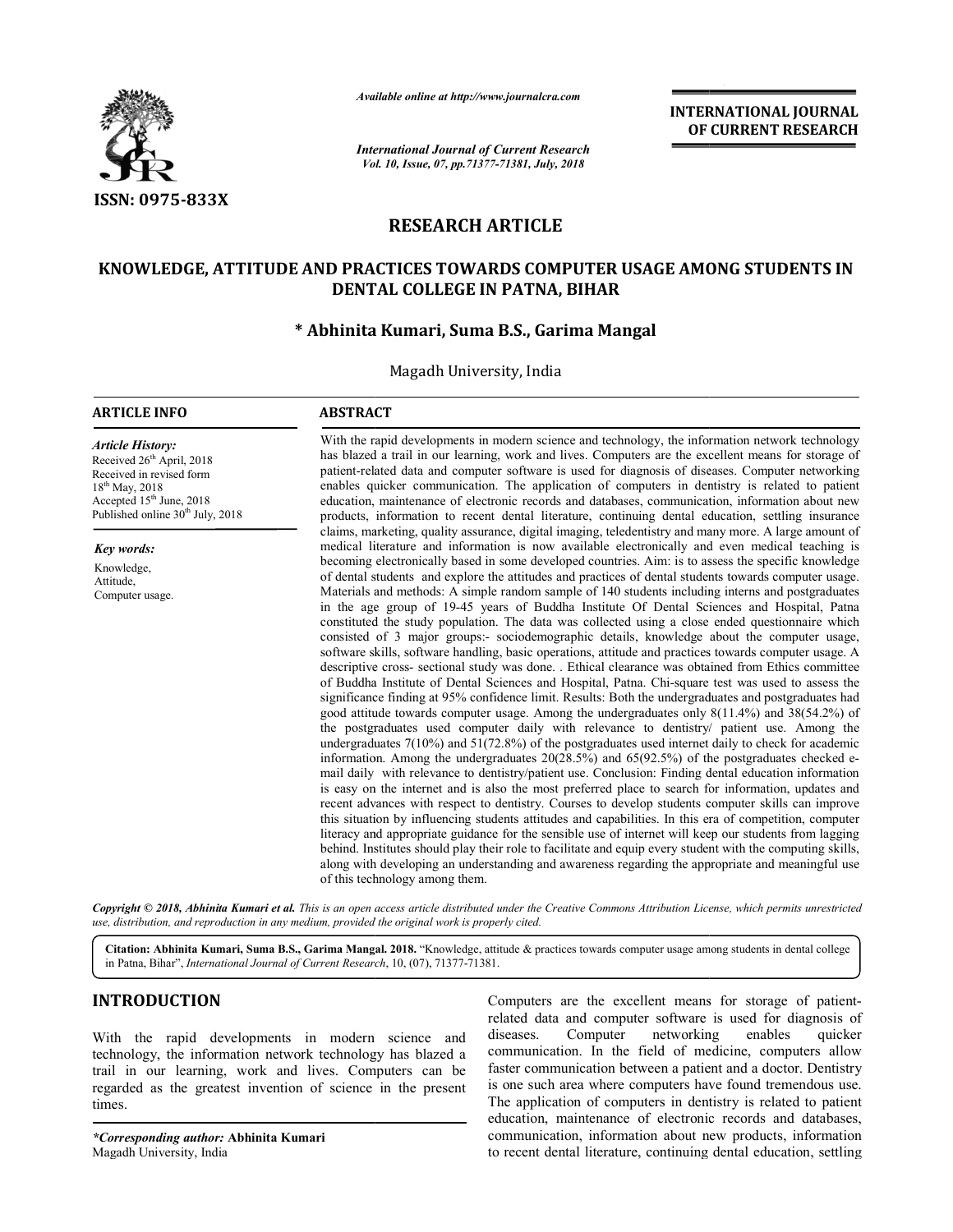teledentistry and many more (Gupta, 2014; Pramod, 2014; Yousef Homood Aldebasi, 201). Internet based dental education has advantages of easy access, low cost, minimal paper waste, rapid publication of literature, huge pool of data availability and flexibility of use. Computer has an important role to play in the future of dentistry. A large amount of medical literature and information is now available electronically and even medical teaching is becoming electronically based in some developed countries. Communication through the internet will also help the doctors in India, especially those practicing in smaller cities, towns, and rural areas and who often feel isolated, to keep in touch with new developments (Santhosh Kumar, 2010; Dr Rajiv Arora, 2005 and Ghousia Rahman, 2011). Lack of awareness about computers and information technology tools will hamper the effectiveness of dentists. Equipment alone is useless unless people are trained to use it. Thus it becomes imperative to train the dentists of future to use the computers (Nurgul Komerik, 2005). India has around 300 dental colleges presently which are training more than 25,000 undergraduates every year. Out of the total, more than 100 dental colleges offer post graduate training in the nine branches of dentistry, training around 2,500 post graduate students every year. Thus India contributes to a great amount of dental workforce. With globalization, they have to compete with dentist from other countries. They have to keep themselves updated with the increasing pool of knowledge like new materials, new techniques and latest dental literature (Gupta, 2014). The amalgamation of principles of dentistry with technological advances in computers will definitely improve the face of dentistry through dental education and patient care. Enormous use of computers in dentistry in the present scenario, the idea of this study was conceived to explore, estimate and evaluate the knowledge and attitude towards computers among students in dental college in Patna, Bihar. So, that keeping the results of the study as a reference, developments could be recommended towards usage of computers by dental students and in dental curriculum for enhancing the quality and accessibility of oral health care to the utmost rural point of Bihar and also to raise the hours of teaching in dental curriculum.

### **Aim and Objectives of the Study**

To Assess the specific knowledge of dental students regarding computer usage and Explore the attitudes of dental students towards computer usage.

# **MATERIALS AND METHODS**

This present research work is a descriptive cross sectional study to assess the Knowledge, attitude & practices towards computer usage among students in dental college in Patna, Bihar India. Prior to scheduling the survey, official permission was obtained from of Buddha Institute of Dental Sciences and Hospital, Patna. The study was scheduled in May 2017. Ethical clearance was obtained from Ethics committee of Buddha Institute of Dental Sciences and Hospital, Patna. A simple random sample of 140 students including interns and postgraduates in the age group of 19-45 years of Buddha Institute Of Dental Sciences and Hospital, Patna constituted the study population. Informed consent was obtained from every student in the study. Students not willing to participate in the study were excluded. All the students were pre informed about the survey. The data was collected using a close ended

graphic details, knowledge about the computer usage, software skills, software handling, basic operations, attitude and practices towards computer usage. On an average 10-12 subjects were interviewed on any given day during the survey period. The data obtained were compiled, tabulated and analyzed by using Graph pad Prism Software, version-5. Chisquare test was used to assess the significance finding at 95% confidence limit. Graphs were prepared using Microsoft Excel Sheet. Version 97-2003.

## **RESULTS**

A total of 140 students, 70 interns (UG) and 70 postgraduates in the age group of 20-45 years participated in the study, of which 50 (36%) were males and 90 (64%) were females as shown in graph 1.



**Graph 1. shows the distribution of subjects according to Gender**

In the present study, 50(71.4%) undergraduate students agreed that they can install simple software. Among the postgraduate students majority of them agreed that they can install simple software 64(91.5%). Only 7(10%) undergraduates and 27(38.5%) postgraduate students agreed that they can maintain their hardware and is statistically significant. (P-value  $\leq 0.05$ ) as shown in Table 1. In the present study, the graph 1 shows the association between knowledge regarding software handling and their educational qualification, majority of them had good knowledge. Only 6(8.5%) of the undergraduates used spread sheet like excel to create graphs and charts and among postgraduates 70(100%). Among the postgraduates, 100% used photo editing software to edit photographs. While, only 40(57.1%) undergraduate students used. Thus, it is statistically significant in knowledge regarding software handling and their educational qualification. ( $P = 0.001$ ) The table 2 gives the association between attitudes towards usage of computers and educational qualification. Majority of the students had good attitude regarding usage of computers of which maximum number of students belonged to postgraduates. There is significant difference in attitude between students. For questions like should basic computer training be a part of dental education. 58(82.8%) undergraduates responded yes, which was  $69(98.5%)$  among postgraduates. For question, is typing on computer easy than writing on paper 30(42.8%) undergraduates and 70(100%) postgraduates responded yes. So, it is statistically significant. In the present study, the graph 3 shows association between practices towards usage of computers and educational qualification.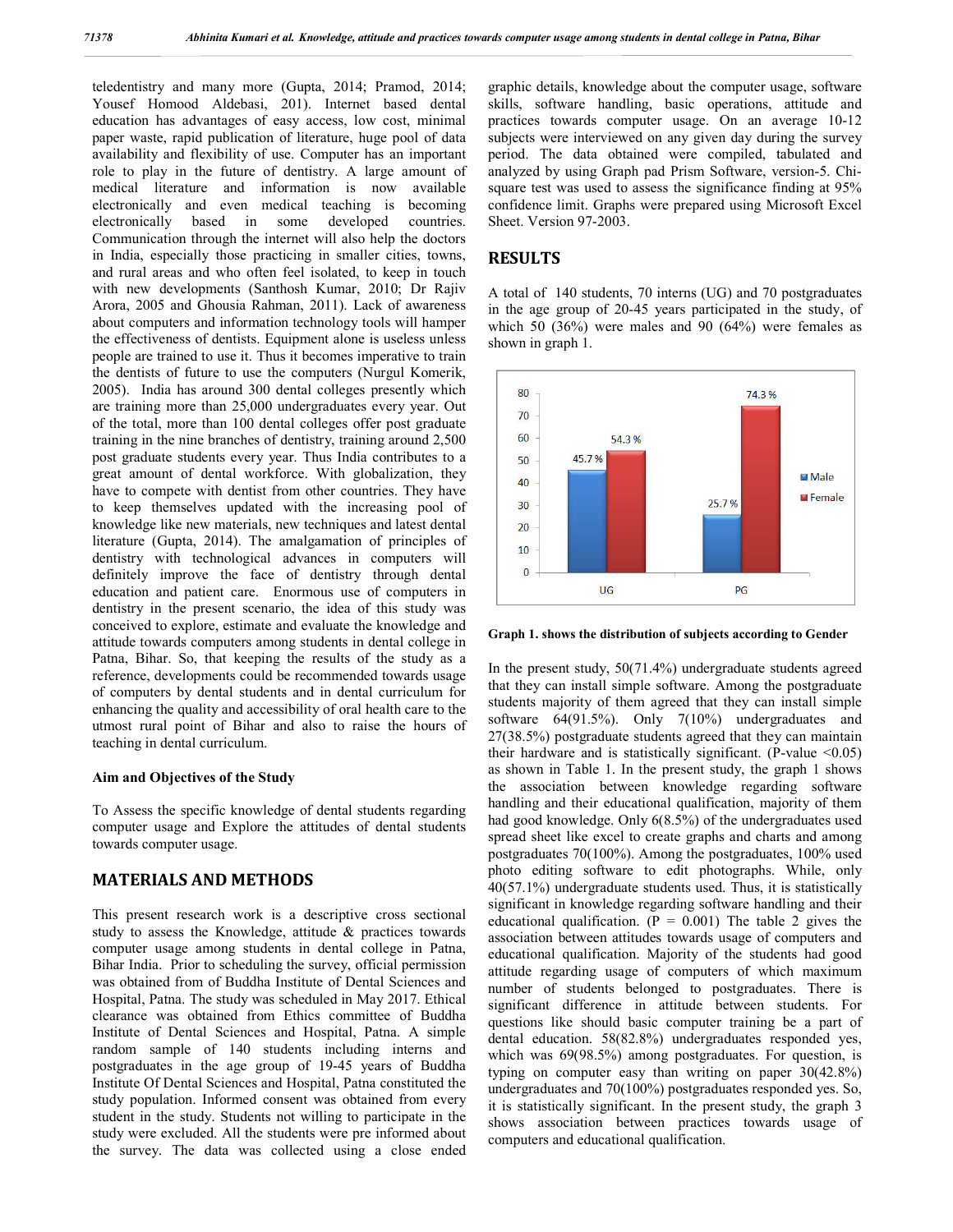**Table 1. Shows the association between knowledge regarding their software skills in basic operations and their educational qualification**

|                                          | UG N $(%)$ |            |           | $PGN(\%)$    |            |           |
|------------------------------------------|------------|------------|-----------|--------------|------------|-----------|
|                                          | Yes        | No         | Total     | Yes          | No         | Total     |
| start and shut down a computer           | 70 (100%)  |            | 70 (100%) | 70 (100%)    | 0          | 70 (100%) |
| create folders/ sub folders and organise | 66 (94.3)  | $4(5.7\%)$ | 70 (100%) | 70 (100%)    | $\theta$   | 70 (100%) |
| locate files in computer                 | 68 (97.1%) | $2(2.9\%)$ | 70 (100%) | 70 (100%)    |            | 70 (100%) |
| install simple software                  | 50 (71.4%) | 20(22.6)   | 70 (100%) | 64 91.5%)    | $6(8.5\%)$ | 70 (100%) |
| maintain my hardware                     | 7 (10%)    | 63 (90%)   | 70 (100%) | $27(38.5\%)$ | 43 (61.5%) | 70 (100%) |

Chi Square-12.14, Df – 4, P=0.0163



**Graph 2. Shows the association between knowledge regarding software handling and their educational qualification**

|                                                               | UG           |              |             | PG          |            |           |
|---------------------------------------------------------------|--------------|--------------|-------------|-------------|------------|-----------|
|                                                               |              |              |             |             |            |           |
| Use of computers/Internet useful for Patient Education        | 70 (100%)    |              | 70 (100%)   | 70 (100%)   | $\theta$   | 70 (100%) |
| Does the Maintenance of electronic records and data bases of  | 64 (91.4%)   | $6(8.6\%)$   | $70(100\%)$ | 70 (100%)   | 0          | 70 (100%) |
| patient gets easy by use of computers/internet                |              |              |             |             |            |           |
| dental literature increases with the use of computer/internet | 66 (94.3%)   | $4(5.7\%)$   | 70 (100%)   | 70 (100%)   | $\theta$   | 70 (100%) |
| Should basic computer training be a part of dental education  | 58 (82.8%)   | $12(7.2\%)$  | 70 (100%)   | 69 (98.5%)  | $1(1.5\%)$ | 70 (100%) |
| Typing on computer is easy than writing on paper              | $30(42.8\%)$ | $40(57.2\%)$ | $70(100\%)$ | 42 $(60\%)$ | $28(40\%)$ | 70 (100%) |

Chi Square-3.207, Df – 4, P=0.0283



**Graph 3. Shows the association between practices towards usage of computers and educational qualification**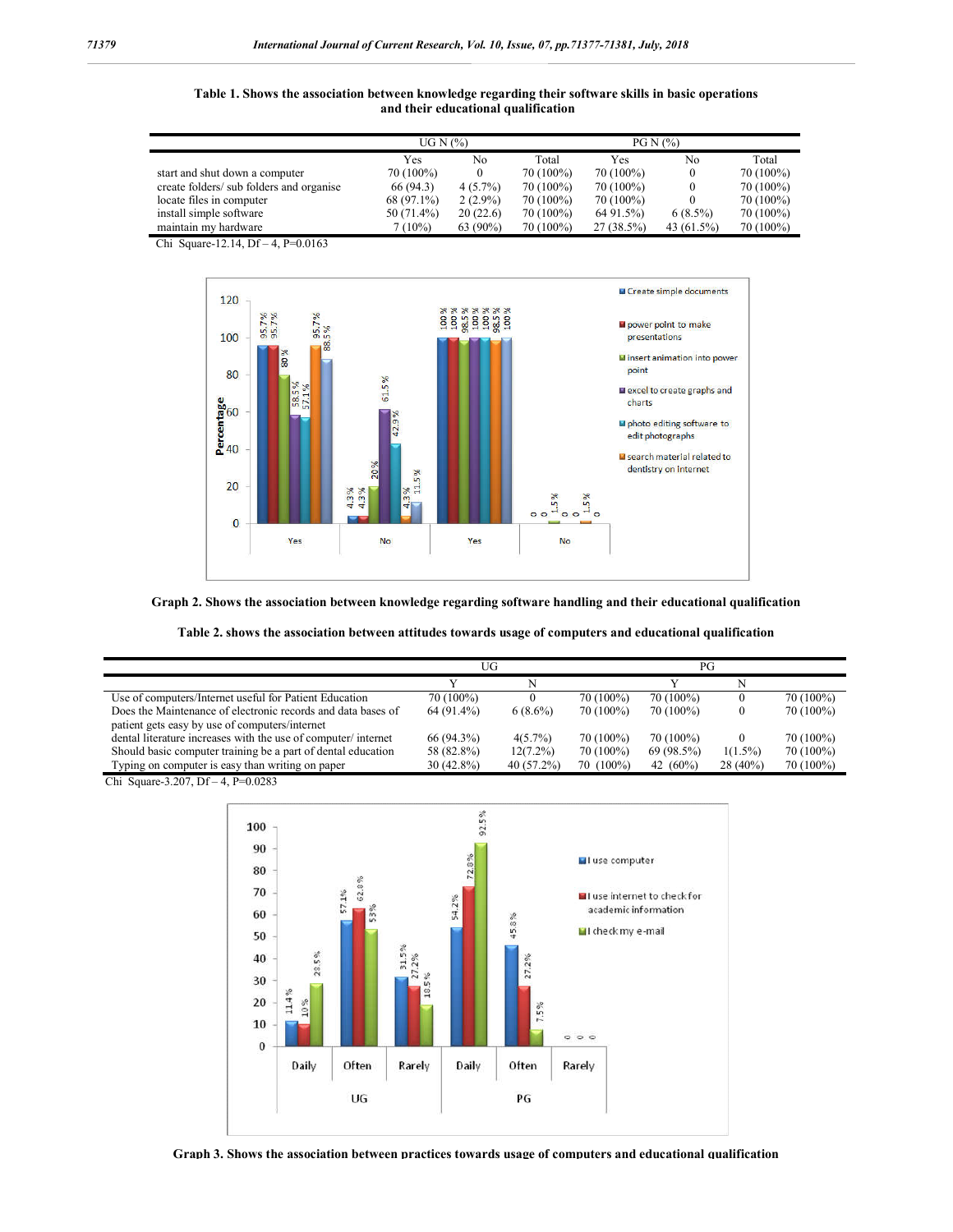Among the undergraduates only 8(11.4%) used computer daily with relevance to dentistry/patient use and among postgraduates 38(54.2%) used computer daily which was higher. Among the postgraduates, 51 (72.8%) used internet to check for academic information as compared to the undergraduates which used only  $7(10\%)$ .  $20(28.5\%)$  and 65(92.5%) of the undergraduates and postgraduates checked email daily. and the values were significant. (P=0.01).

## **DISCUSSION**

In this study, under the knowledge regarding software handling almost all postgraduates and undergraduates used power pointto make presentations. This result is similar to the study conducted by Ankola AV, (2013) where 97.1% used power point to make presentations. The study conducted by Chand et al (Taher, 2014) also reported that students had adequate knowledge. This result is in huge contrast to another study conducted by Rajiv Arora (Ghousia Rahman, 2011) which reported that only 34.5% used power point to make presentation as the students are not much exposed to online testing and training. Some students have little experience with computer literature searching. In the present study the attitude of the students were moderate and increased gradually as they progressed in their academic year with postgraduates showing the most positive attitude followed by the intern students. Reasons can be high usage of computer and its various applications in instruction, being assigned homework and various tasks requiring computer usage among postgraduates.

The present study revealed that the attitude of the postgraduate students was good towards the usage of computers. 98.5% agreed that basic computer training should be a part of dental education. Another studies conducted by Gupta P et  $al<sup>1</sup>$  and Neiruka Ameh et al. (Anitha, 2013), concluded that 94.3% and 81% of the students agreed that basic computer training should be a part of dental education respectively. Similarly, study conducted by Charu Mohan et al (Lamis, 2005) also concluded that 92% of the subjects agreed with the same fact. The present study concluded that among the postgraduates, 54.2% used computer daily, 45.8% used computer often which was in accordance with studies conducted by Gupta P et al <sup>1</sup> and Bagle Tushar et al (Kimon Divaris, 2011), where 48.5% and 54% used computer daily. Similarly, high use of computer has also been reported by Inmdar SC et al (Uribe, 2006). This result is in contrast to another study conducted by Ghousia Rahman (Nurgul Komerik, 2005), where 66% utilized computer everyday for studies as half of the students reported that they were good in their computer skills and majority were satisfied with their access to the internet and most students in the past had already undergone any online examination. In the present study, 72.8% of the postgraduates used internet daily to check for academic information, 27.2% used internet often. The same result has been observed on other study conducted by Gupta P et al (Gupta, 2014) where 72.2% used internet daily and 21% of tenly. Similarly, the same result has been observed in study by Dr Srikanth et al (Dr. Nabeel Abedalaziz, 2013), where 71.9% used internet daily. In this study, 28.5% of the subjects checked email daily. other studies conducted by Rajiv Arora (Ghousia Rahman, 2011),Gupta P et al and Lamish D Rajab et al (Bagle Tushar, 2016), reported that there was difference in the result. Only 15.7%, 19.1% and 15.7% checked email daily due to lack of time and availability of computer were the most important obstacles.

#### **Conclusion**

Recent studies have shown that the use of computerized information systems by medical professionals can improve the quality of care, enhance the use of evidence-based treatments and update the clinical knowledge. $5$  Few hours of computer training during dental education may save a lot of trouble caused due to inadequate handling of computer during life time of dental practice.<sup>1</sup> Courses to develop students computer skills can improve this situation by influencing students attitudes and capabilities. Our conclusions with respect to such introductory courses are twofold. Students certainly need some kind of formal introduction to the new ICT for learning purposes. Such a course should either be split into several tracks according to student's different level of computer literacy, or it should be held only for students with little or no computer experience.<sup>19</sup> Studies have shown that online resources are not only as effective as paper based resources in answering clinical queries but are also time efficient. The use of online handouts and lecture notes can be used to support lectures and enable more face-to-face contact with the lecturer through methods such as small group teaching (Dr. Priyadarshini, 2013). Since it is easily accessible when compared to text books, most of the dental students are willing to have computer based learning program in the curriculum and this study proves that dental students had enough computer and internet knowledge, which can be used to provide comprehensive dental care by upgrading recent research activity (Charu Mohan Marya, 2013). In the study students had good knowledge on computer and internet application but they used internet for general purpose and mailing more compared to dental purpose. Hence students should be encouraged to use internet for updating dental and medical knowledge. It is useful to implement computer based learning program in the dental curriculum which will helps to improve the quality of patient care, teaching and learning in future (Yousef Homood Aldebasi, 2013).

## **REFERENCES**

- Gupta P, Gupta SG, Ankola AV, Jindal V. 2014. Computer Use Among Post Graduate Dental Students in India. JOHCD September, 8(3).
- Pramod K. Jali, Shamsher Singh1, Prashant Babaji<sup>1</sup>, Vishwajit Rampratap Chaurasia<sup>2</sup>, Somasundaram P<sup>3</sup>, Himani Lau<sup>4</sup>. 2014. Knowledge and attitude about computer and internet usage among dental students in Western Rajasthan, India.January-April Vol. 4, No. 1. 29-34.
- Yousef Homood Aldebasi, 2013. Mohammed iss A Ahmed. Computer and Internet Utilization among the Medical Students in Qassim University, Saudi Arabia. June, Vol-7(6): 1105-1108.
- Santhosh Kumar<sup>a</sup> Jyothi Tadakamadla<sup>b</sup> Harish Tibdewal<sup>c</sup> Prabu Duraiswamy<sup>c</sup> Suhas Kulkarni<sup>c</sup>. 2010; 25(3): 261-265.
- Dr. Rajiv Arora. 2005. Computer and information technology skills of first year medical and dental students at CMC Ludhiana. Vol: XVII, Number 1: 54-58, pg.
- GhousiaRahman. Use of computers among students of dental college in Saudi Arabia. January-June 2011 • Vol. 1 • Issue1. 12-17.
- Nurgul Komerik, D.D.S. 2005. Ph.D. Use of the Internet Among Dental Students in Turkey. Volume 69, Number 4.
- Charu Mohan Marya, <sup>1</sup>Kirti Mohan Marya, <sup>2</sup>Vandana Dahiya, <sup>3</sup> Vishal Juneja,<sup>4</sup>Puneet Gupta<sup>5</sup>. *Internet usage among dental students in north India.* Vol. 63, No.5, May 2013.